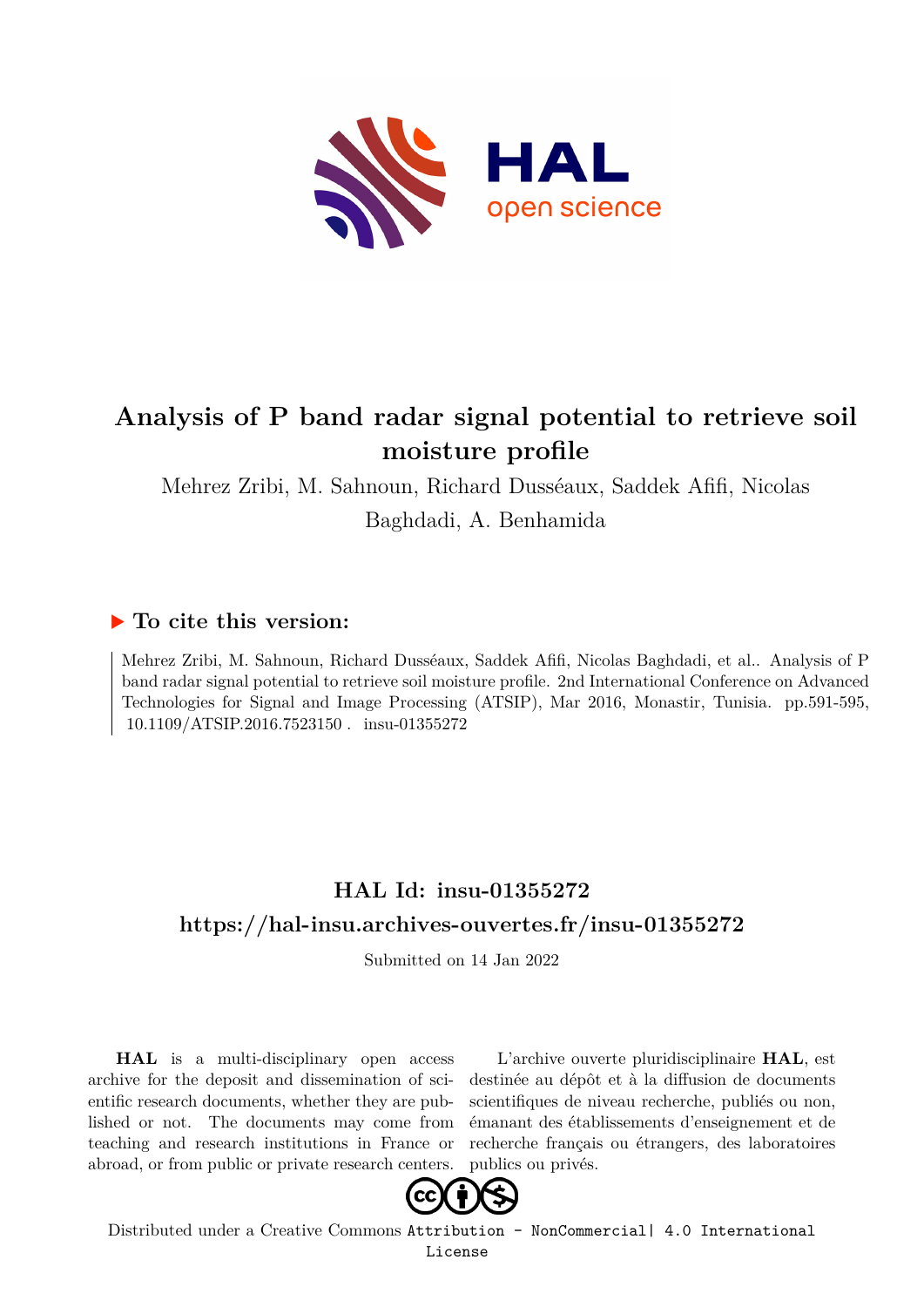# Analysis of P band radar signal potential to retrieve soil moisture profile

M. Zribi<sup>1</sup>, M. Sahnoun<sup>12</sup>, R. Dusséaux<sup>3</sup>, S. Afifi<sup>4</sup>, N. Baghdadi<sup>5</sup>, A. Ben Hamida<sup>2</sup>

*<sup>1</sup>CESBIO (CNRS/UPS/IRD/CNES), 18 av. Edouard Belin, bpi 2801, 31401 Toulouse cedex9, France.*

*<sup>2</sup>ENIS/Université de Sfax, R*oute Soukra Km 3.5, *Sfax,* Tunisia.

*3 LATMOS (CNRS/IPSL), Université de Versailles Saint-Quentin en Yvelines/ Université Paris-Sacaly, 11 boulevard d'Alembert,* 

*78280 Guyancourt, France.* 

*4 LAPLASO, Badji Mokhtar-Annaba University, P.O. Box 12, 23000 Annaba, Algeria* 

*5 IRSTEA*, *UMR TETIS*, *500 rue François Breton, 34093 Montpellier cedex 5, France.*

*Abstract*— **In this paper, we propose an analysis of P band radar signal potential to retrieve soil moisture root profile. Our analysis is based on two electromagnetic models, the small perturbation method and the small slope approximation. There models consider electromagnetic scattering from threedimensional layered structures with an arbitrary number of rough surfaces. Simulations are proposed for different types of moisture profiles, for different hydrological conditions.** 

#### *Keywords—component; Moisture profile, rough layered surfaces, small perturbation model, Small Slope Approximation*

#### I. INTRODUCTION

Soil moisture is an essential parameter for the description of different phenomena linked to surface hydrology. In the last years, different soil-vegetation-atmosphere Transfert models have assimilated soil moisture to improve simulation of surface fluxes, and particularly evapotransipration estimation, and to understand its relationship with the vegetation cover and the soil's water content [Albergel et al., 2010].

Microwave remote sensing has demonstrated its strong potential for monitoring of soil moisture over the last twenty years [Paris et al., 2008, Zribi et al., 2011, Baghdadi et al., 2012]. Using Synthetic Aperture Radars (SARs), it is possible to estimate the soil moisture at a high spatial resolution. The existing radar data cover principally three frequency bands, L  $(\sim1.25 \text{ GHz})$ , C  $(\sim5.3 \text{ GHz})$  and X  $(\sim9.25 \text{ GHz})$ . Numerous theoretical and experimental studies have shown the potential of these data to map surface soil moisture. For these frequencies, penetration depth is often considered between 5 and 2 cm. (Morvan et al., 2008, Zribi et al., 2014) have also analyzed vertical heterogeneities of moisture in this limited profile as a function of frequency. In spite the high contribution of surface moisture, assimilated in models describing soilvegetation-atmosphere interface processes, the knowledge of moisture root profile is certainly more important for all these models. Using only surface moisture products, we consider generally a coupling process model to deduce the root moisture profile. With the arriving of BIOMASS P-band radar mission, approximately in 2023, the contribution of radar data to estimate moisture root profiles could be improved. In fact, penetration depth could rich more than 1m for dry soils. In this context, the objective of this paper is to discuss potential of these future data to estimate moisture profile, through simulations considering two three-dimensional layered backscattering models.

The second section presents the two considered models for backscattering simulations. The third section is dedicated to discussion of simulations for different hydrological conditions and moisture profiles.

#### II. PRINCIPES OF SPM AND SSA MODELS

#### *A. Statistical description of surfaces*

The stratified medium under consideration is an arbitrary plane-layered medium with one rough interface on the top. Two consecutive interfaces (*i* and *i+1*) are separated by a layer, spatially homogeneous and isotropic, with thicknes*s d<sup>i</sup>* . We consider *N-1* interfaces and *N* layers. The two-dimensional interface air/soil is characterized by a Gaussian height distribution with zero mean value and an isotropic and exponential autocorrelation function *R (x,y)*:

$$
R(x, y) = s2 \exp\left(-\frac{\sqrt{x^{2} + y^{2}}}{l}\right)
$$
 (1)

*s* is the rms height of the interface air/soil and *l*, the correlation length, respectively. The spectrum  $\hat{R}(\alpha, \beta)$  corresponds to the Fourier Transform (FT) of *R (x,y)* with:

$$
\hat{R}(\alpha, \beta) = \frac{4\pi s^2 l^2}{\sqrt{1 + (\alpha^2 + \beta^2)l^2}^3}
$$
\n(2)

#### *B. Small perturbation method and small slope approximation*

The stratified medium is illuminated with a monochromatic plane wave. The incident wave vector  $k_{\theta}$  is defined by its zenith angle  $\theta$ <sup>0</sup> and its azimuth angle  $\phi$ <sup>0</sup>. The components of  $k$ <sup>0</sup> in a Cartesian coordinate system are  $(\alpha_0, \beta_0, -\gamma_0)$ :

$$
\alpha_0 = k \sin \theta_0 \cos \phi_0
$$
\n
$$
\beta_0 = k \sin \theta_0 \sin \phi_0
$$
\n
$$
\gamma_0 = k \cos \theta_0
$$
\n
$$
\gamma_0 = k \cos \theta_0
$$
\n
$$
\gamma_0 = k \cos \theta_0
$$

*k* is the wave number in the air. The incident electric and magnetic field vectors,  $E_{\theta}$  and  $H_{\theta}$ , are given by:

$$
\mathbf{E}_0 = (A_{0(h)}\mathbf{h}_0 + A_{0(v)}\mathbf{v}_0)\exp(-j\mathbf{k}_0 \cdot \mathbf{r})
$$
\n(4)

$$
\mathbf{H}_{0} = \frac{1}{Z} \left( -A_{0(h)} \mathbf{v}_{0} + A_{0(v)} \mathbf{h}_{0} \right) \exp(-j \mathbf{k}_{0} \cdot \mathbf{r})
$$
(5)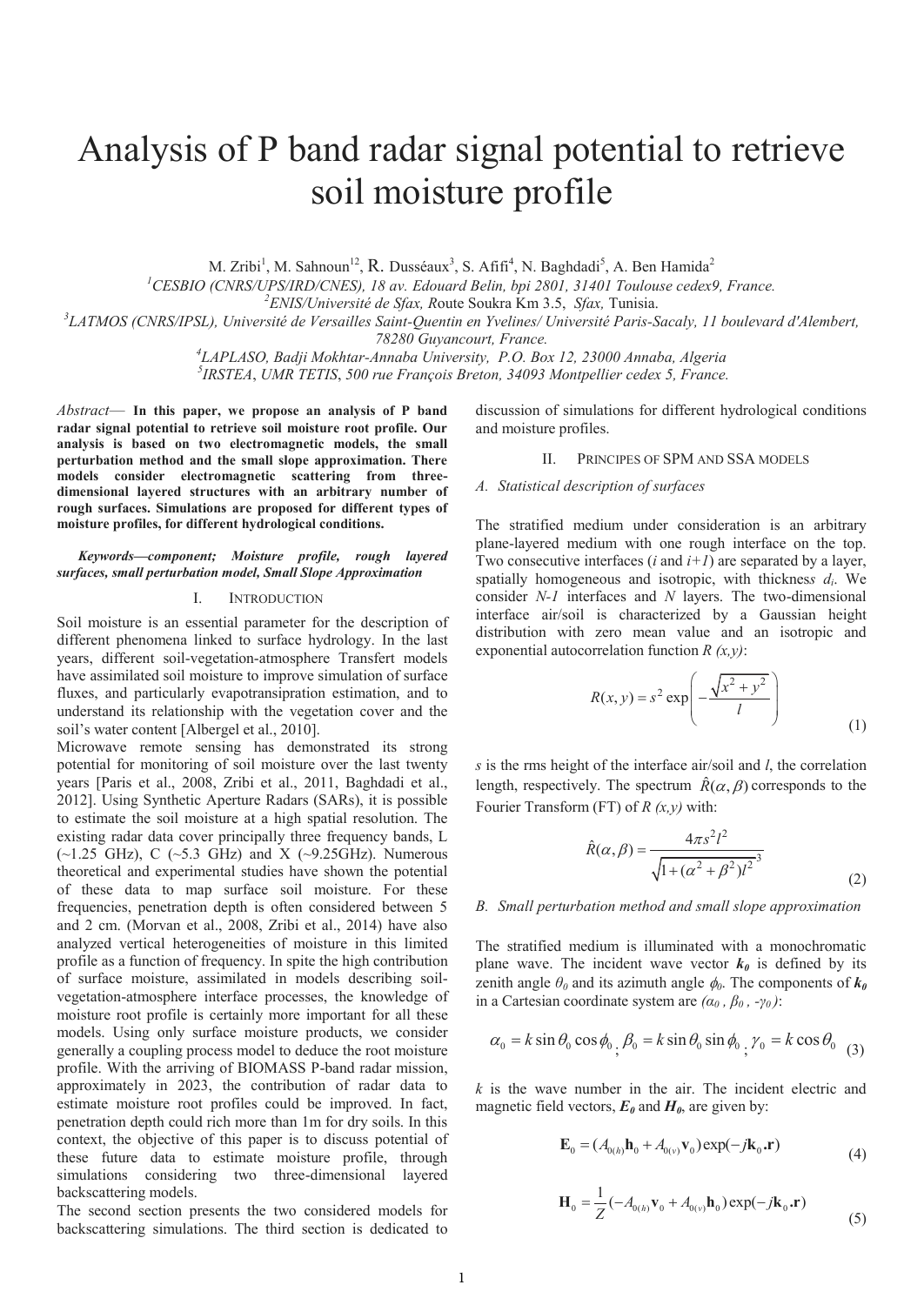$r(x, y, z)$  is the position vector in the Cartesian coordinate system.  $h_{\theta}$  and  $v_{\theta}$  are the polarization vectors [1]. **Z** is the air impedance. For an incident wave with a horizontal polarization,  $A_{\theta(h)} = 1$  and  $A_{\theta(v)} = 1$ . For the vertical polarization,  $A_{\theta(h)} = 0$  and  $A_{\theta(v)} = 1$ . The medium illuminated with a polarized plane wave (a) generates a scattered wave with a co-polarized component (aa) and a cross-polarized component (ba). At a distance located far from the surface with a zenith angle  $\theta$  and an azimuth angle  $\phi$ , the coherent intensity  $I_{c, (ba)}(\theta, \phi)$  is proportional to the square modulus of the statistical average of the complex scattered amplitude  $A_{(aa)}(\theta, \phi)$  [1]:

$$
I_{c,(ba)}(\theta,\phi) = \lim_{L \to +\infty} \frac{\left| \langle A_{(ba)}(\theta,\phi) \rangle \right|^2 \cos^2 \theta}{\cos \theta_0 \lambda^2 L^2 \left| A_{0(a)} \right|^2}
$$
(6)

*L* defines the surface area. For the study with both analytical models,  $L$  is extended to infinity. The brackets  $\leq$   $>$  stand for a statistical average. The statistical average of scattering intensity is proportional to the statistical average of the square modulus of the scattered amplitude:

$$
I_{(ba)}(\theta,\phi) = \lim_{L \to +\infty} \frac{\langle A_{(ba)}(\theta,\phi) \rangle^2 > \cos^2 \theta}{\cos \theta_0 \lambda^2 L^2 \left| A_{0(a)} \right|^2} \tag{7}
$$

The incoherent intensity  $I_f_{(ba)}(\theta, \phi)$  is the difference between (7) and  $(6)$  [1]:

$$
I_{f,(ba)}(\theta,\phi) = I_{(ba)}(\theta,\phi) - I_{c,(ba)}(\theta,\phi)
$$
\n(8)

For numerical applications, we define the normalized radar cross section (NRCS) as follows:

$$
\sigma_{(ba)}(\theta,\phi) = 4\pi \cos \theta_0 I_{f,(ba)}(\theta,\phi)
$$
\n(9)

The backscattering NRCS is  $\sigma_0(\theta_0) = \sigma(\theta = -\theta_0, \phi = \phi_0)$ . For a stratified medium with an arbitrary number of interfaces, the scattered amplitude  $A_{(aa)} (\theta, \phi)$  can be evaluated by means of a perturbation method. In [2]-[5], the electromagnetic fields inside the different layers are represented as continuous sums of plane waves, commonly called Rayleigh expansions. The scattered amplitudes in each layer are derived from a perturbation method applied to the boundary conditions. The scattered amplitude  $A_{(ba)}(\theta, \phi)$  in the air is given by:

$$
A_{(ba)}^{(SPM)}(\theta,\phi) = 4\pi^2 A_{(a)}^{(0)}(\alpha_0,\beta_0) \delta(\zeta) \delta(\xi) + A_{(ba)}^{(1)}(\alpha,\beta) \tag{10}
$$

with  $\zeta = \alpha - \alpha_0$ ;  $\zeta = \beta - \beta_0$ ;  $\alpha = k \sin\theta \cos\phi$ ;  $\beta = k \sin\theta \sin\phi$ .

*δ (ζ)* designates the Dirac distribution. The zeroth-order amplitude  $A^{(0)}_{(a)}$  is the reflecting Fresnel coefficient for a planar structure. At the zeroth order, the wave propagates in the specular direction and is not depolarized. For a plane-layered stack with one rough interface on the top, the first-order scattered amplitude  $\overline{A}^{(1)}$ <sub>(ba)</sub> is given by:

$$
A_{(ba)}^{(1)} = K_{1(ba)}(\alpha, \beta) \hat{a}(\zeta, \xi)
$$
\n(11)

*â(α,β)* is the Fourier transform of the function *a(x, y)* describing the interface air/soil. The factor  $K_{I(ba)}(\alpha, \beta)$  is given by a recurrence formula [4]-[5]. In fact, in order to express the scattering amplitude in the air, the first-order perturbation method requires the determination of *N-1* factors  $K_{i(ba)}(a, \beta)$ associated with *N-1* interfaces.

Factors *Ki*<sub>(ba)</sub>  $(\alpha, \beta)$  with  $2 \le i \le N-1$  do not appear in (10) because we consider a plane-layered medium with one rough interface on the top. These factors depend on the relative permittivities and the thicknesses of the different layers, and on the zenith and azimuth angles of incident and scattered waves. We derive from (6)-(11) the NRCS which depends on the spectrum of the interface air/soil.

$$
\sigma_{(ba)}^{(SPM)}(\theta,\phi) = \frac{4\pi \cos^2 \theta}{\lambda^2} |K_{1(ba)}|^2 \hat{R}(\zeta,\xi)
$$
\n(12)

The small slope approximation method at the first order gives the scattered wave amplitude in the form of an integral where the integrant depends on the kernel of the small perturbation method at the first order. Knowing the electromagnetic kernel from the small perturbation method, we can deduce the expression of the scattered amplitude within the framework of the SSA method [6]. In [2] and [3], from the kernels given by SPM, the SSA is extended at the first order for a stratified medium with an arbitrary number of interfaces. For a plane-layered medium with rough upper interface, we obtain the complex scattered amplitude as follows:

$$
A_{(ba)}^{(SSA)}(\alpha, \beta) = A_{0(a)} \frac{K_{1(ba)}(\alpha, \beta)}{j(\gamma + \gamma_0)} J(\alpha, \beta)
$$
  
+ 
$$
A_{0(a)} 4\pi^2 \sum_{i=2}^{N-1} \frac{K_{i(ba)}(\alpha_0, \beta_0)}{2j\gamma_0} \delta(\zeta) \delta(\xi)
$$
(13)

with

$$
J = \int_{-\infty}^{+\infty} \int_{-\infty}^{\infty} \exp(j\zeta x) \exp(j\zeta y) \exp[j(\gamma_1 + \gamma_0)a(x, y)] dx dy
$$
 (14)

Where *γ=kcosθ*. The SSA method leads to the SPM expressions when the roughness becomes smaller than the wavelength. The solution (14) is consistent with the expression (10) if:

$$
A_{(a)}^{(0)} = \begin{cases} \sum_{i=1}^{N-1} \frac{K_{i(aa)}(a_0, \beta_0)}{j2\gamma_0} & \text{if } (a)=(b) \\ 0 & \text{if } (a) \neq (b) \end{cases}
$$
(15)

We find from  $(6)-(8)$  and  $(14)$  the NRCS:

$$
\sigma_{(ab)}^{(SSA)}(\theta,\phi) = \frac{\gamma^2}{\pi(\gamma + \gamma_0)^2} |K_{1,(ba)}|^2 \exp[-s^2(\gamma + \gamma_0)^2]P
$$
\n(16)

with

$$
P = \sum_{q=1}^{+\infty} \frac{(\gamma + \gamma_0)^{2q}}{q!} FT\left[R^q(x, y)\right](\zeta, \xi) \tag{17}
$$

For an isotropic and exponential autocorrelation function, we obtain: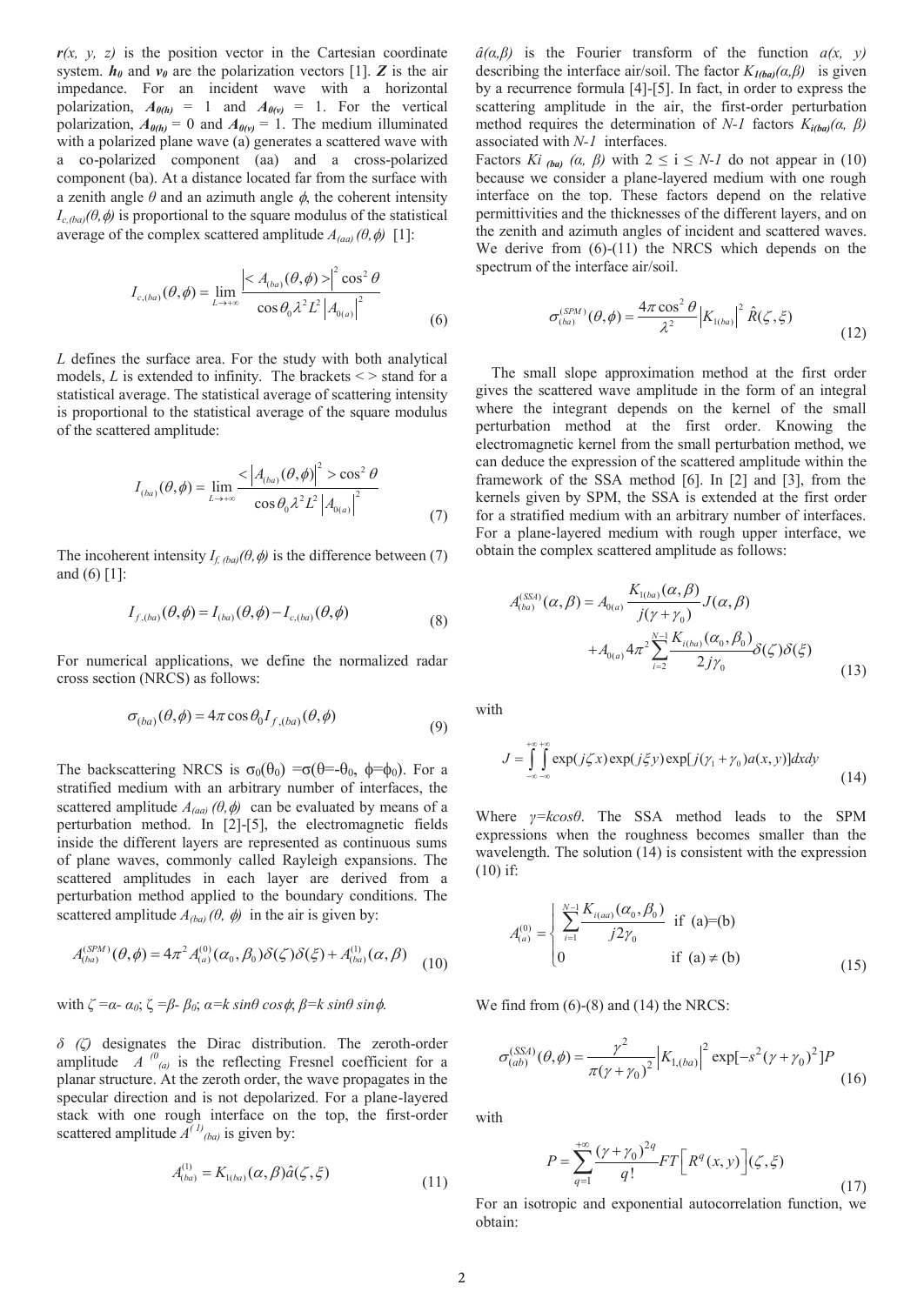$$
P = \sum_{q=1}^{+\infty} \frac{(\gamma + \gamma_0)^{2q}}{q!} \frac{4\pi s^{2q} l_q^2}{\sqrt{1 + (\zeta^2 + \xi^2)l_q^{2}}^3}
$$
(18)

where  $l_a = l/q$ . For small roughness, the relations (16)-(17) derived at the second order lead to the bistatic coefficient obtained with the small perturbation method (Eq. 12). As with the first-order SPM, there is no depolarization in the incidence plane and within the framework of SSA at the first order, the cross-polarized intensities are equal to zero in the plane  $\phi = \phi_0$ .

#### III. BACKSCATTERING SIMULATION RESULTS

#### *A. Generated soil moisture profiles*

In this section, we generate different types of soil moisture profile. The objective of this first step is to consider different hydrological conditions from dry to wet conditions. The three first moisture profile types are described analytically with a simple second order polynomial function:

$$
mv(z) = az^2 + bz + c \tag{19}
$$

With z, the depth of soil.

Figure 1-a illustrates profiles with low moisture profile at surface level and then an increasing of soil moisture function of depth (type1). This condition is generally retrieved a long period after wet conditions, when deep depths are wettest than surface. Figure 1-b illustrates a second case of moisture profiles (type2) with a decreasing of soil moisture function of depth. These conditions could be retrieved for example just after important rainfall events. The surface level is very wet and soil moisture is lower for deep areas. Figure 1-c illustrates another type of moisture vertical profile (type3). For this one, we consider a vertical variation generally retrieved at dry season, for which the highest level of moisture is retrieved for deepest areas with a dry surface.





Fig. 1. Generated moisture vertical profiles,with (a) an increasing of moisture as a function of depth (type1) (b) a decreasing of moisture as a function of depth (type2), (c) an increasing of moisture function of depth (type3)

The final moisture profile type (type4) is simulated using a gaussian analytical function (figure 2). This type of profile is frequent in wet season. It can be measured some days after a wet event. A maximum of moisture is then retrieved at a certain depth with a decreasing of moisture level for highest and lowest depths. The profile could be written as :

$$
mv(z) = Mv_{\text{max}} \exp\left(-\frac{(z - zc)^2}{2\sigma^2}\right)
$$

where  $Mv_{\text{max}}$  is the maximum of moisture at zc depth and  $\sigma$ , the standard deviation of Gaussian function, respectively.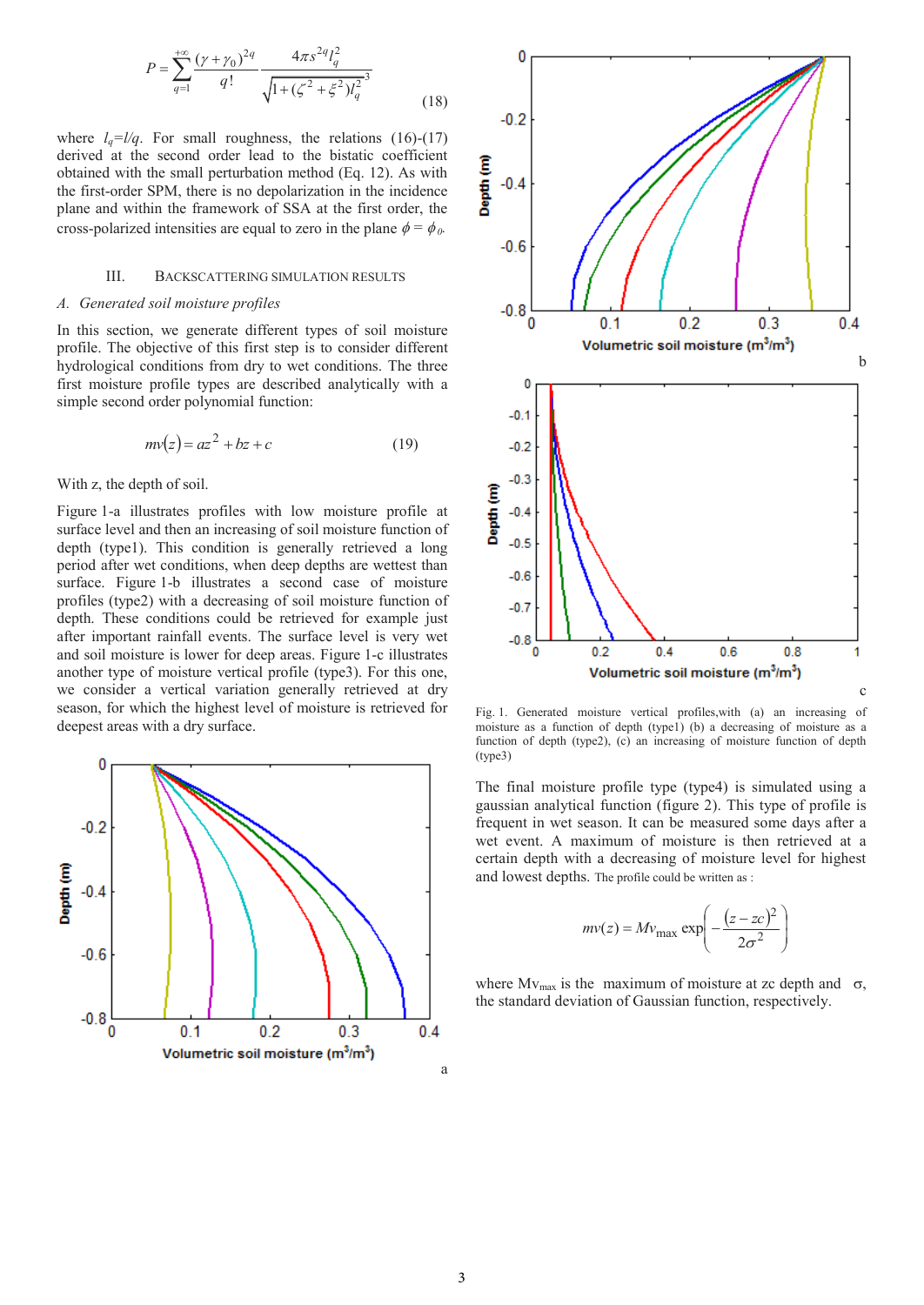

Fig. 2. Generated moisture vertical profiles with a gaussian behaviour (type4)

All these profiles are considered to analyze the potential of P band radar data to retrieve moisture vertical profile. Dielectric constant, directly linked to soil moisture, is the input of backscattering models. In this case, we consider the empirical models developed by (Peplinski et al., 1995a and Peplinski et al., 1995b), for frequency interval (0.3-1 GHz).

#### *B. Discussion of model convergence*

The first step, before the analysis of radar signal behavior function of soil moisture profile, is to retrieve the minimum number of layers for a convergence of backscattered signal computations.

For the four types of profiles, simulations are proposed as a function of the number of layers (N), for a constant profile depth equal to 0.8 m. As illustrated by figure 3, for all profiles, we retrieve first a variation of backscattering signal with the increasing of N, and then a convergence of estimated signals. With limited number of layers, probably the effects of driest depths are less considered and then signal level is higher. This convergence is retrieved approximately for N between 15 and 20. Based on these results, we consider for all simulations a number of layers equal to 20.





Fig. 3. Simulations of backscattering function of number of layers N (a) HH polarization, (b) VV polarization

b

#### *C. Backscattering simulations with SPM and SSA models*

Backscattering simulations with SPM and SSA models are realized for all moisture profiles. Figures 4 illustrate results of simulations for all proposed moisture conditions. For profiles with type 1 (figure 4-a), with a dry surface and an increasing of moisture level function of depth, we observe a maximum of difference, between the two extreme profiles, approximately equal to 2.5 dB for all incidence angles. When surface is wet (the case of profiles with type2), the difference between all profiles is limited (about 1dB), figure 4-b. This last result is linked to the limited wave penetration depth in the case of wet medium. The third illustration (type3, figure 4-c) shows a difference between the two extreme profiles equal to 0.6 dB. For this case, difference is lower than those of type1 profiles, because moisture differences are limited for the first 40 cm depth.

The fourth illustration concerns the Gaussian type of profiles, with a maximum of soil moisture in a certain depth. For this case, we retrieve a medium difference between simulations equal to 1.2 dB.

For all results, we observe some discrepancies between the two tested models SPM and SSA, probably because of differences in validity domain and physical approximations introduced for each model.

All these results confirm the potential of P band to have details about moisture vertical profile in the case of dry conditions at surface, allowing important penetration of waves. This case is particularly important, because of difficulty to estimate moisture profile in dry or intermediate meteorological conditions.



a